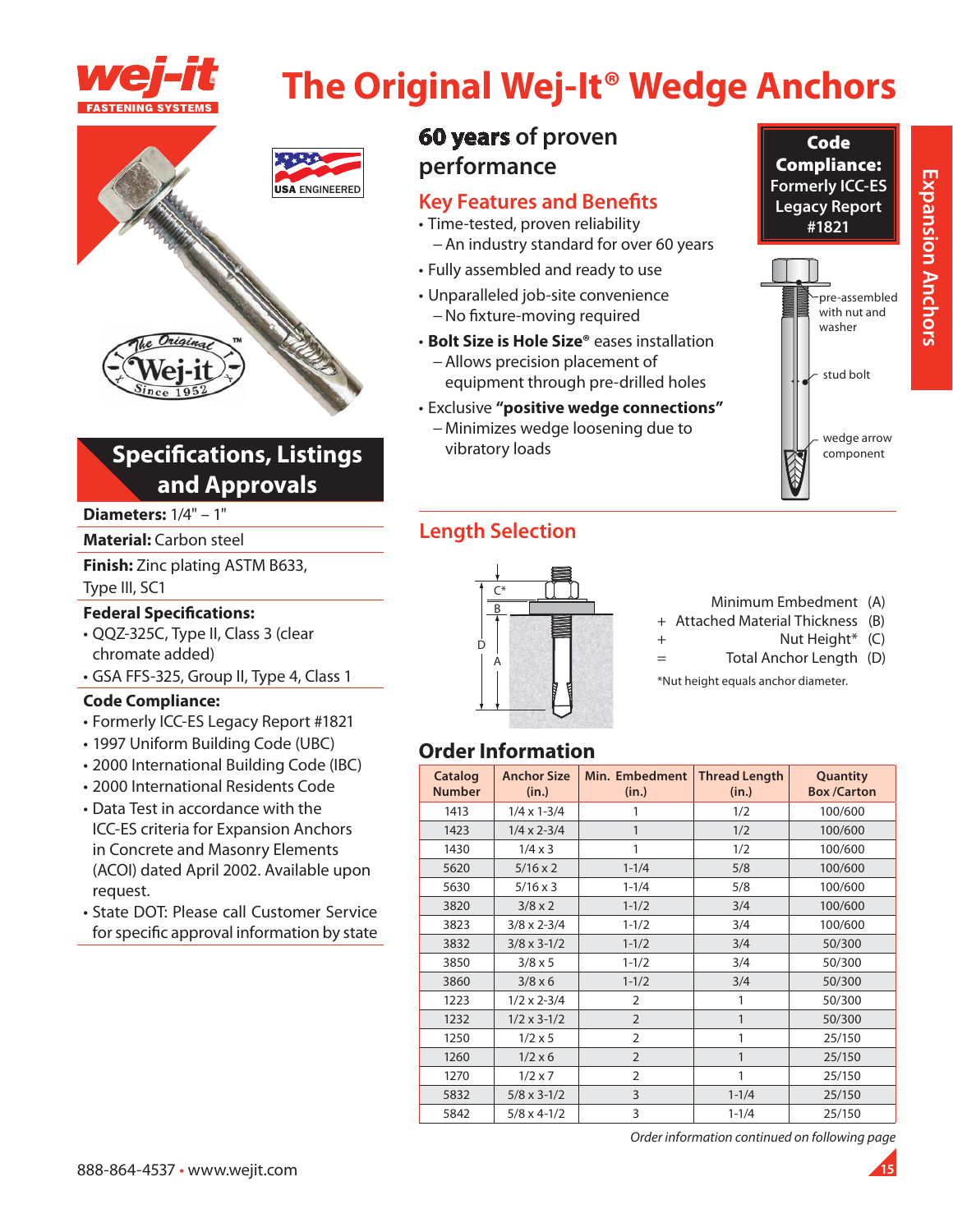# **Original Wej-It® Anchors**



# **Order Information, continued**

| <b>Catalog</b><br><b>Number</b> | <b>Anchor Size</b><br>(in.) | Min. Embedment<br>(in.) | <b>Thread Length</b><br>(in.) | Quantity<br><b>Box /Carton</b> |
|---------------------------------|-----------------------------|-------------------------|-------------------------------|--------------------------------|
| 5850                            | $5/8 \times 5$              | 3                       | $1 - 1/4$                     | 20/120                         |
| 5860                            | $5/8 \times 6$              | 3                       | $1 - 1/4$                     | 15/90                          |
| 5870                            | $5/8 \times 7$              | 3                       | $1 - 1/4$                     | 15/90                          |
| 3440                            | $3/4 \times 4$              | 3                       | $1 - 1/2$                     | 18/108                         |
| 3450                            | $3/4 \times 5$              | 3                       | $1 - 1/2$                     | 12/72                          |
| 3460                            | $3/4 \times 6$              | 3                       | $1 - 1/2$                     | 12/72                          |
| 3470                            | $3/4 \times 7$              | 3                       | $1 - 1/2$                     | 10/60                          |
| 3482                            | $3/4 \times 8 - 1/2$        | 3                       | $1 - 1/2$                     | 10/30                          |
| 3410                            | $3/4 \times 10$             | 3                       | $1 - 1/2$                     | 10/30                          |
| 7880                            | $7/8 \times 8$              | $4 - 1/2$               | $1 - 3/4$                     | 10/30                          |
| 7810                            | $7/8 \times 10$             | $4 - 1/2$               | $1 - 3/4$                     | 10/30                          |
| 7812                            | $7/8 \times 12$             | $4 - 1/2$               | $1 - 3/4$                     | 5/15                           |
| 1080                            | $1 \times 8$                | $5 - 1/2$               | $\overline{2}$                | 10/30                          |
| 1010                            | $1 \times 10$               | $5 - 1/2$               | $\overline{2}$                | 5/15                           |
| 1012                            | $1 \times 12$               | $5 - 1/2$               | $\overline{2}$                | 5/15                           |

### **Edge Distance & Spacing Requirements**

| <b>Embedment (E) in Anchor Diameters</b> | <b>Spacing</b> | <b>Edge Distance</b> |
|------------------------------------------|----------------|----------------------|
| $E < 6d$ (shallow)                       | 3.5E           | 1.75E                |
| $6d \le E \le 8d$ (standard)             | 2.00E          | 1.00E                |
| $8d < E$ (deep)                          | 1.50E          | 0.75F                |

### **Recommended Edge Distance & Spacing**

| Anchor<br><b>Diameter</b><br>(in.) | <b>Embedment</b><br><b>Depth</b> | Edge<br><b>Distance</b><br><b>Requirements</b> | <b>Spacing</b><br><b>Requirements</b> |
|------------------------------------|----------------------------------|------------------------------------------------|---------------------------------------|
| 1/4                                | $1 - 1/8$                        | $1 - 31/32$                                    | $3-15/16$                             |
|                                    | $1 - 1/2$                        | $2 - 5/8$                                      | $5 - 1/4$                             |
| 5/16                               | $1 - 1/4$                        | $2 - 3/16$                                     | $4 - 3/8$                             |
|                                    | $1 - 3/4$                        | $3 - 1/16$                                     | $6 - 1/8$                             |
|                                    | $1 - 1/2$                        | $2 - 5/8$                                      | $5 - 1/4$                             |
| 3/8                                | 4                                | 3                                              | 6                                     |
| 1/2                                | $2 - 1/4$                        | $3 - 15/16$                                    | $7 - 7/8$                             |
|                                    | 5                                | $3 - 3/4$                                      | $7 - 1/2$                             |
| 5/8                                | $3 - 1/2$                        | $6 - 1/8$                                      | $12 - 1/4$                            |
|                                    | $4 - 3/4$                        | $8 - 5/16$                                     | $16 - 5/8$                            |
|                                    | 3                                | $5 - 1/4$                                      | $10 - 1/2$                            |
| 3/4                                | $\overline{7}$                   | $5 - 1/4$                                      | $10 - 1/2$                            |
| 7/8                                | $4 - 1/2$                        | $7 - 7/8$                                      | $15 - 3/4$                            |
|                                    | $\overline{7}$                   | $\overline{7}$                                 | 14                                    |
|                                    | $5 - 1/2$                        | $9 - 5/8$                                      | $19 - 1/4$                            |
| 1                                  | $\overline{7}$                   | $\overline{7}$                                 | 14                                    |



### **Installation Instructions**

- 1. Drill the hole perpendicular to the work surface with a solid carbide bit that meets ANSI B212.5 specifications. The drill bit diameter will be the same as the anchor diameter that you are installing. To assure full holding power, do not ream the hole or allow the drill to wobble.
- 2. Drill the hole one diameter deeper than the intended embedment of the anchor, but not closer than two diameters to the bottom (opposite) surface of the concrete.
- 3. Clean the hole using compressed air and a nylon brush. A clean hole is necessary for proper performance.
- 4. Insert anchor into hole until washer rests solidly against fixture.
- 5. Tighten 1-1/2 to 3 turns past hand tight position but to a maximum torque as listed in the table below.

**NOTE: Always wear safety glasses.** Follow drill manufacturer's instructions. Use only solid carbidetipped drill bits meeting ANSI B212.15 diameter standards.

### **Torque Values**

| Anchor<br>Dia.<br>(in.) | Recommended<br><b>Setting Torque</b><br>$(ft$ lb.) | Recommended<br><b>Minimum</b><br>Embedment (in.) |
|-------------------------|----------------------------------------------------|--------------------------------------------------|
| 1/4                     | 8                                                  |                                                  |
| 5/16                    | 15                                                 | $1 - 1/4$                                        |
| 3/8                     | 25                                                 | $1 - 1/2$                                        |
| 1/2                     | 55                                                 | 2                                                |
| 5/8                     | 95                                                 | 3                                                |
| 3/4                     | 170                                                | 3                                                |
| 7/8                     | 250                                                | $4 - 1/2$                                        |
|                         | 300                                                | $5 - 1/2$                                        |